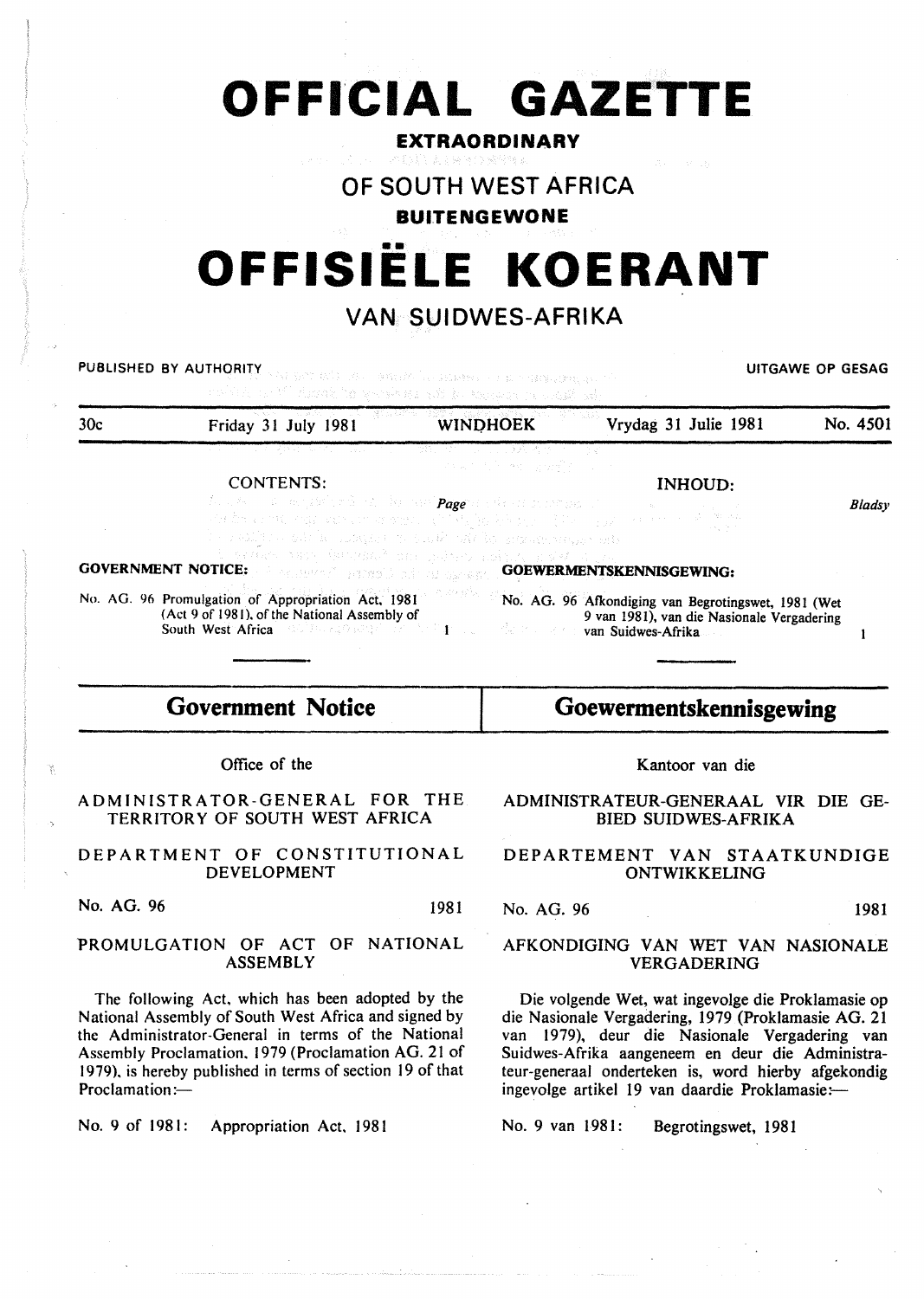#### Act No. 9, 1981

an<br>Andr

#### APPROPRIATION ACT, 1981

w. K

# *(Afrikaans text slgned by the Administrator-General on 21 July 1981)*

#### N E P 기소 À **ACT**

To appropriate an amount of money for the requirements of the State in respect of the territory of South West Africa during the financial year ending 31 March 1982.

BE IT ENACTED by the National Assembly of South West Africa, as follows:-

Appropriation of R808 409 000 for requirements of State.

I. Subject to the provisions of the Exchequer and Audit Act, 1975 (Act 66 of 1975), there is hereby appropriated for the requirements of the State in respect of the territory of South West Africa during the financial year ending 31 March 1982, as a charge to the Central Revenue Fund, the amounts of money shown in column 1 of the Schedule.

2. This Act shall be called the Appropriation Act, 1981.

法辩案 医原子 计数句编辑 医心脏

美德拉克 医内容 医前角 不可以

stanik medicin

 $\sim 220\,{\rm erg\,s^{-1}}$  .

 $O(2\pi) \times 10^7$ 

Webstern

Short title.

Dagle British grid

The Secretary

(ある) (1)

(1) 《西方》: 天然, 《大学》: 国友祖子 ( )/ 《内装料》: (1) ( )/ 。 但每四天,必要是"好了?",是"好了?"。

网络白头 医单位分泌原子

i Alemany

ta sati kwa kwa maghubu wa Kure a matematika katika matematika katika katika katika katika katika katika katika katika katika katika katika ka<br>Katika katika katika katika katika katika katika katika katika katika katika katika katika katika katika katik<br> and street in the state of Lie of Lie.<br>The World Company of the Second Company  $\label{eq:QCD} \begin{split} \mathbb{Q}[\mathbb{C}(\mathbb{R}^2 \times \mathbb{C} \mathbb{Z})] &\cong \mathbb{Q}[\sqrt{2} \mathbb{Z} \times \mathbb{C} \times \mathbb{C} \mathbb{Z} \times \mathbb{C} \times \mathbb{C} \times \mathbb{C} \times \mathbb{C} \times \mathbb{C} \times \mathbb{C} \times \mathbb{C} \times \mathbb{C} \times \mathbb{C} \times \mathbb{C} \times \mathbb{C} \times \mathbb{C} \times \mathbb{C} \times \mathbb{C} \times \mathbb{C} \times \mathbb{C} \$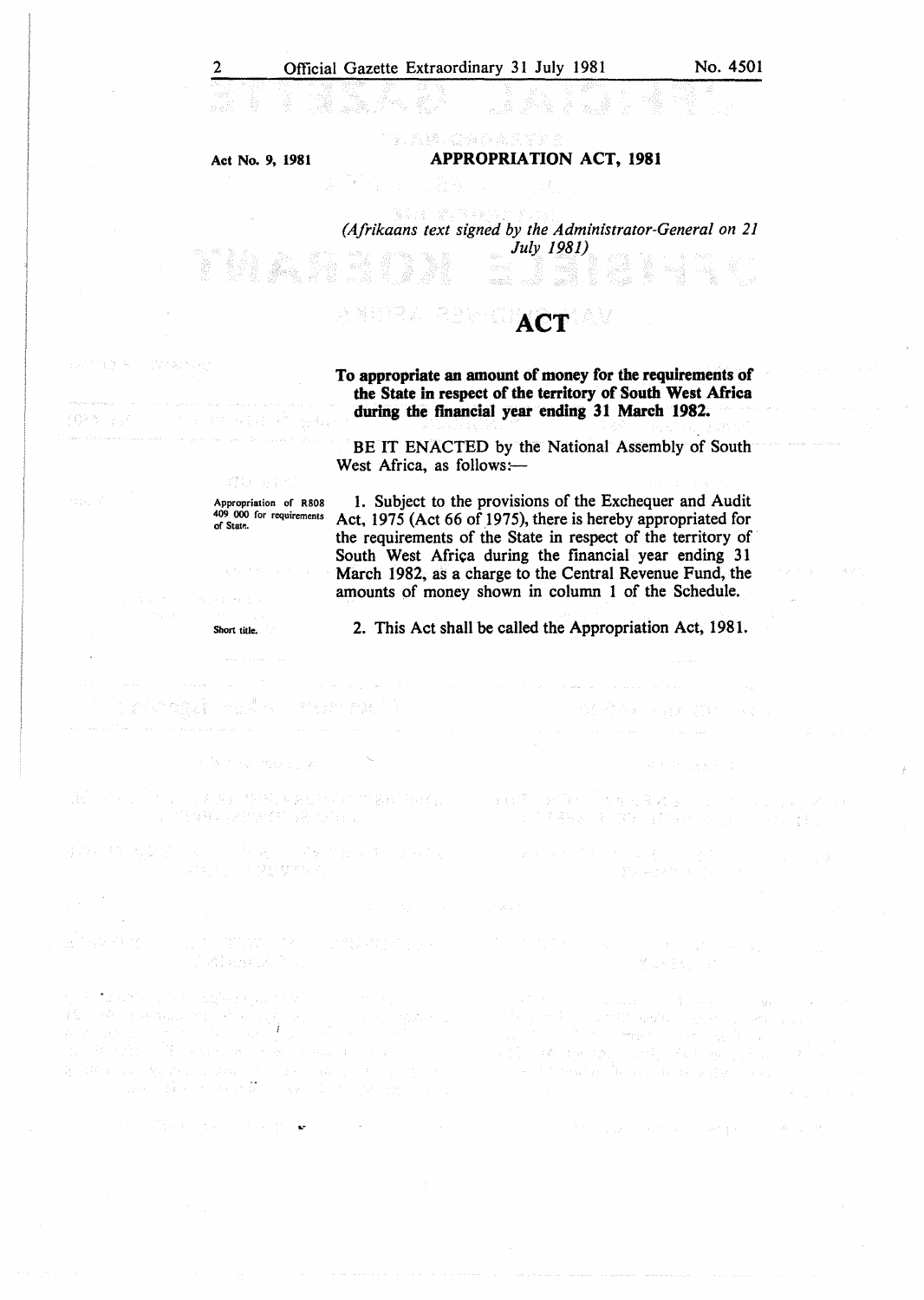#### BEGROTINGSWET, 1981

Wet No. 9, 1981

ara di loro constanti in approve

a Branco a Caraba<br>Balanca a Caraba<br>Balanca

*(Afrikaanse teks deur die Administrateur-generaal onderteken op 21 Julie 1981)* 

# **WET**

#### Tot bewilliging van 'n bedrag geld vir die behoeftes van die Staat ten opsigte van die gebied Suidwes-Afrika in die boekjaar wat op 31 Maart 1982 eindig.

DAAR WORD BEPAAL deur die Nasionale Vergadering van Suidwes-Afrika, soos volg:-

I. Behoudens die bepalings van die Skatkis- en Oudit-Bewilliging van R808 409 wet. 1975 (Wet 66 van 1975), word daar hierby vir die behoeftes van die Staat ten opsigte van die gebied Suidwes-Afrika in die boekjaar wat op 31 Maart 1982 eindig, as 'n las teen die Sentrale Inkomstefonds die bedrae geld uiteengesit in kolom 1 van die Bylae bewillig. 000 vir behoeftes van Staat.

2. Hierdie Wet beet die Begrotingswet, 1981.

Kort titel.

and a strip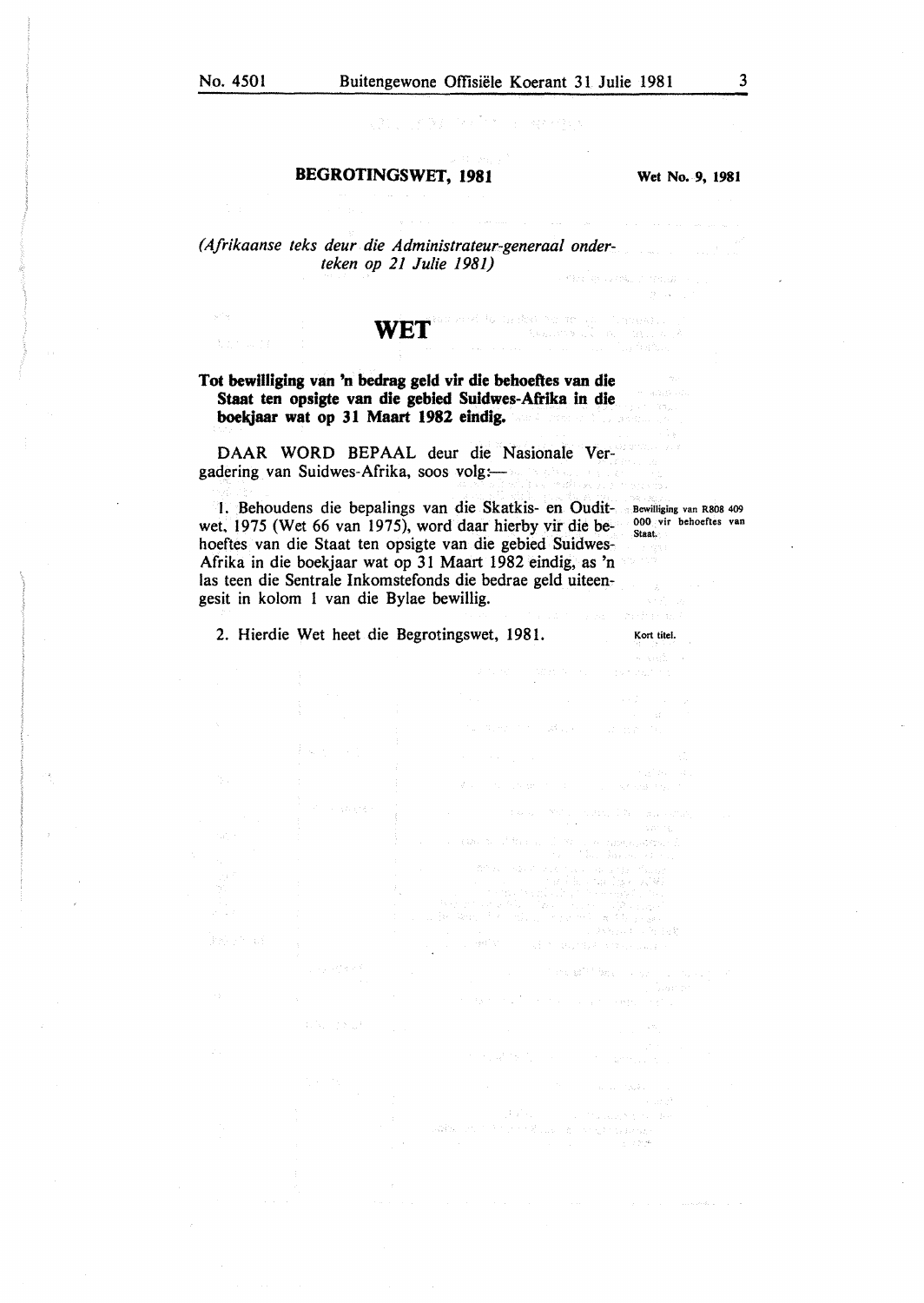# Act No. 9, **1981 APPROPRIATION ACT, 1981**

# **Schedule**

|     | Vote                                                                                                                           | Column 1                   | Column <sub>2</sub>                                |
|-----|--------------------------------------------------------------------------------------------------------------------------------|----------------------------|----------------------------------------------------|
| No. | Title                                                                                                                          | R                          | R                                                  |
| 1.  | Constitutional Development<br>Including -                                                                                      | 42 185 000                 |                                                    |
|     | Entertainment by or on behalf of Secretary<br>Assistance to Government:                                                        |                            | 1000                                               |
|     | <b>Rehoboth</b>                                                                                                                |                            | 14 402 200                                         |
| 2.  | Including $-$                                                                                                                  | 300 661 000                | št≱#Szona                                          |
|     | Entertainment by or on behalf of Secretary<br>Contribution to Provident Fund of SWA (Act 1 of                                  | $-1.716^{+2.003}_{-1.002}$ | $-1000$<br>a skenal event<br>250 000               |
|     | Assistance to Representative Authorities:                                                                                      | 과색될 바이스 월.                 |                                                    |
|     | Representative Authority of the Whites<br>Representative Authority of the Damaras<br>Representative Authority of the Hereros   |                            | 40 362 000<br>10 508 000<br>18094000<br>25 557 000 |
|     | Representative Authority of the Kavangos<br>Representative Authority of the Coloureds<br>Representative Authority of the Namas | imate and                  | 22 084 000<br>12 434 000<br>8731000                |
|     | Representative Authority of the Owambos<br>Representative Authority of the Tswanas                                             |                            | 66 843 000<br>3 721 000                            |
| 3.  |                                                                                                                                | 23 630 000                 |                                                    |
|     | $Including -$<br>振行 けいしょう<br>Entertainment by or on behalf of Secretary                                                        | $\sim 3.1^{\circ}$         | 1000                                               |
| 4.  | National Education<br>Including-                                                                                               | 24 690 000                 |                                                    |
|     | Entertainment by or on behalf of Secretary                                                                                     |                            | 1000                                               |
| 5.  | Economic Affairs<br>Including -<br>Entertainment by or on behalf of Secretary                                                  | 23 910 000                 | 1000                                               |
|     |                                                                                                                                |                            |                                                    |
| 6.  | Including $-$<br>Entertainment by or on behalf of Secretary                                                                    | 5 115 000                  | 1000                                               |
|     |                                                                                                                                | 80 460 000                 |                                                    |
| 7.  | Agriculture and Nature Conservation<br>Including -<br>Entertainment by or on behalf of Secretary $\dots \dots$                 |                            | 1000                                               |
|     | Grants-in-Aid and Grants:<br>South African Studbook Association                                                                |                            | 400                                                |
|     | $SWA$ Agricultural Union<br>SWA Womens' Agricultural Union                                                                     |                            | 2 000<br>400                                       |
|     | Society for Prevention of Cruelty to Animals                                                                                   |                            | 200<br>3 600                                       |
|     | National Unit for Bird Ringing Administration<br><b>Relief of Distress:</b>                                                    |                            |                                                    |
|     | Grant to the Administration for Whites                                                                                         |                            | 20 000 000                                         |
| 8.  | National Health and Welfare $\dots\dots\dots\dots\dots\dots$<br>Including -<br>Entertainment by or on behalf of Secretary      | 26 608 000                 | 1000                                               |
|     |                                                                                                                                | 46 440 000                 |                                                    |
| 9.  | Water Affairs<br>Including $-$<br>Entertainment by or on behalf of Secretary                                                   |                            | 1000                                               |
| 10. | Central Personnel Institution                                                                                                  | 1660000                    |                                                    |
|     | Including $-$<br>Entertainment by or on behalf of:<br>Chairman: Government Service Commission                                  |                            | 1000                                               |
|     |                                                                                                                                |                            | 1 000                                              |
|     |                                                                                                                                |                            |                                                    |
|     |                                                                                                                                |                            |                                                    |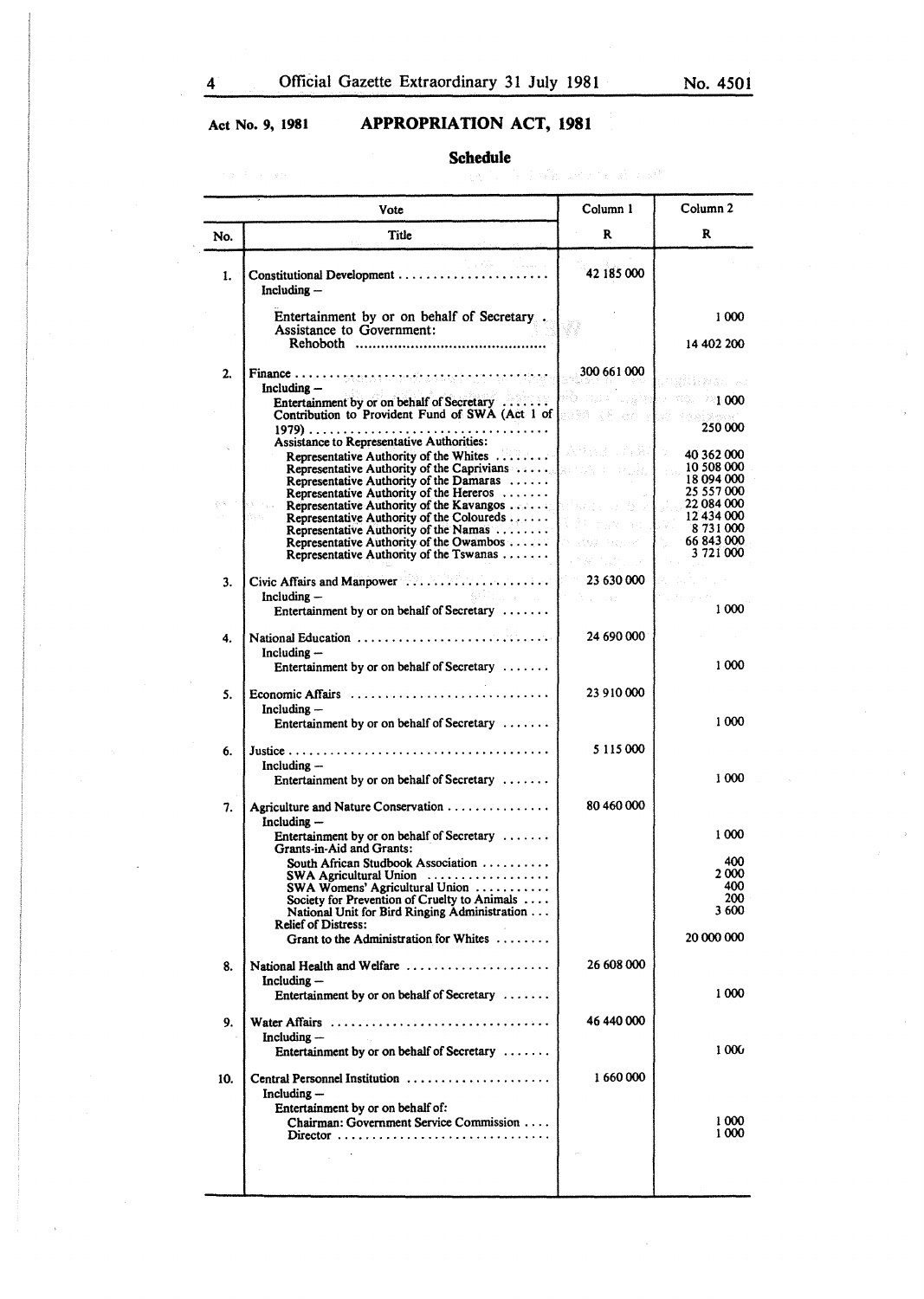Wet No. 9, **1981** 

# **Bylae**

|     | Begrotingspos                                                                                                                                                                                                                                   | Kolom 1         | Kolom <sub>2</sub>                                               |
|-----|-------------------------------------------------------------------------------------------------------------------------------------------------------------------------------------------------------------------------------------------------|-----------------|------------------------------------------------------------------|
| No. | Titel                                                                                                                                                                                                                                           | R               | R                                                                |
| 1.  | Staatkundige Ontwikkeling<br>Met inbegrip van -                                                                                                                                                                                                 | 42 185 000      |                                                                  |
|     |                                                                                                                                                                                                                                                 |                 | 1000<br>$-14402200$                                              |
| 2.  |                                                                                                                                                                                                                                                 | 300 661 000     |                                                                  |
|     | Met inbegrip van -<br>Onthaal deur of namens Sekretaris<br>Bydrae tot Bystandsfonds van SWA (Wet 1 van<br>Bystand aan Verteenwoordigende Owerhede:                                                                                              |                 | 1 000<br>$-250000$                                               |
|     | Verteenwoordigende Owerheid van die Blankes.<br>Verteenwoordigende Owerheid van die Capriviane<br>Verteenwoordigende Owerheid van die Damaras.<br>Verteenwoordigende Owerheid van die Herero's<br>Verteenwoordigende Owerheid van die Kavango's |                 | 40362000<br>10,508,000<br>18 094 000<br>25 557 000<br>22 084 000 |
|     | Verteenwoordigende Owerheid van die Kleurlinge<br>Verteenwoordigende Owerheid van die Namas<br>Verteenwoordigende Owerheid van die Owambo's<br>Verteenwoordigende Owerheid van die Tswanas.                                                     | Construction of | 12 434 000<br>8 731 000<br>66 843 000<br>3721.000                |
| 3.  | Burgersake en Mannekrag<br>Met inbegrip van -<br>Onthaal deur of namens Sekretaris                                                                                                                                                              | 23 630 000      | 1000                                                             |
| 4.  | Nasionale Opvoeding<br>Met inbegrip van -<br>Onthaal deur of namens Sekretaris                                                                                                                                                                  | 24 690 000      | 1000                                                             |
| 5.  | Ekonomiese Sake<br>Met inbegrip van -<br>Onthaal deur of namens Sekretaris                                                                                                                                                                      | 23 910 000      | 1000                                                             |
| 6.  | Justisie<br>Met inbegrip van $-$<br>Onthaal deur of namens Sekretaris                                                                                                                                                                           | 5 115 000       | 1000                                                             |
| 7.  | Landbou en Natuurbewaring<br>Met inbegrip van $-$                                                                                                                                                                                               | 80 460 000      |                                                                  |
|     | Onthaal deur of namens Sekretaris<br>Hulptoelaes en Toekennings:<br>Suid-Afrikaanse Stamboek-vereninging $\dots\dots$<br>$SWA$ Landbou-unie $\ldots \ldots \ldots \ldots$<br>SWA Vroue-Landbou-unie                                             |                 | 1000<br>400<br>2 000<br>400                                      |
|     | Dierebeskermingsvereniging $\ldots \ldots \ldots \ldots$<br>Nasionale Eenheid vir Voëlberingings-adminis-<br>trasie                                                                                                                             |                 | 200<br>3 600                                                     |
|     | Noodlening:<br>Toekenning aan Administrasie vir Blankes                                                                                                                                                                                         |                 | 20 000 000                                                       |
| 8.  | Met inbegrip van -<br>Onthaal deur of namens Sekretaris                                                                                                                                                                                         | 26 608 000      | 1000                                                             |
| 9.  | Waterwese<br>Met inbegrip van $-$                                                                                                                                                                                                               | 46 440 000      | 1 000                                                            |
| 10  | Onthaal deur of namens Sekretaris<br>Sentrale Personeelinstelling<br>Met inbegrip van -                                                                                                                                                         | 1 660 000       |                                                                  |
|     | Onthaal deur of namens:<br>Voorsitter: Regeringsdiens-kommissie<br>Direkteur                                                                                                                                                                    |                 | 1000<br>1000                                                     |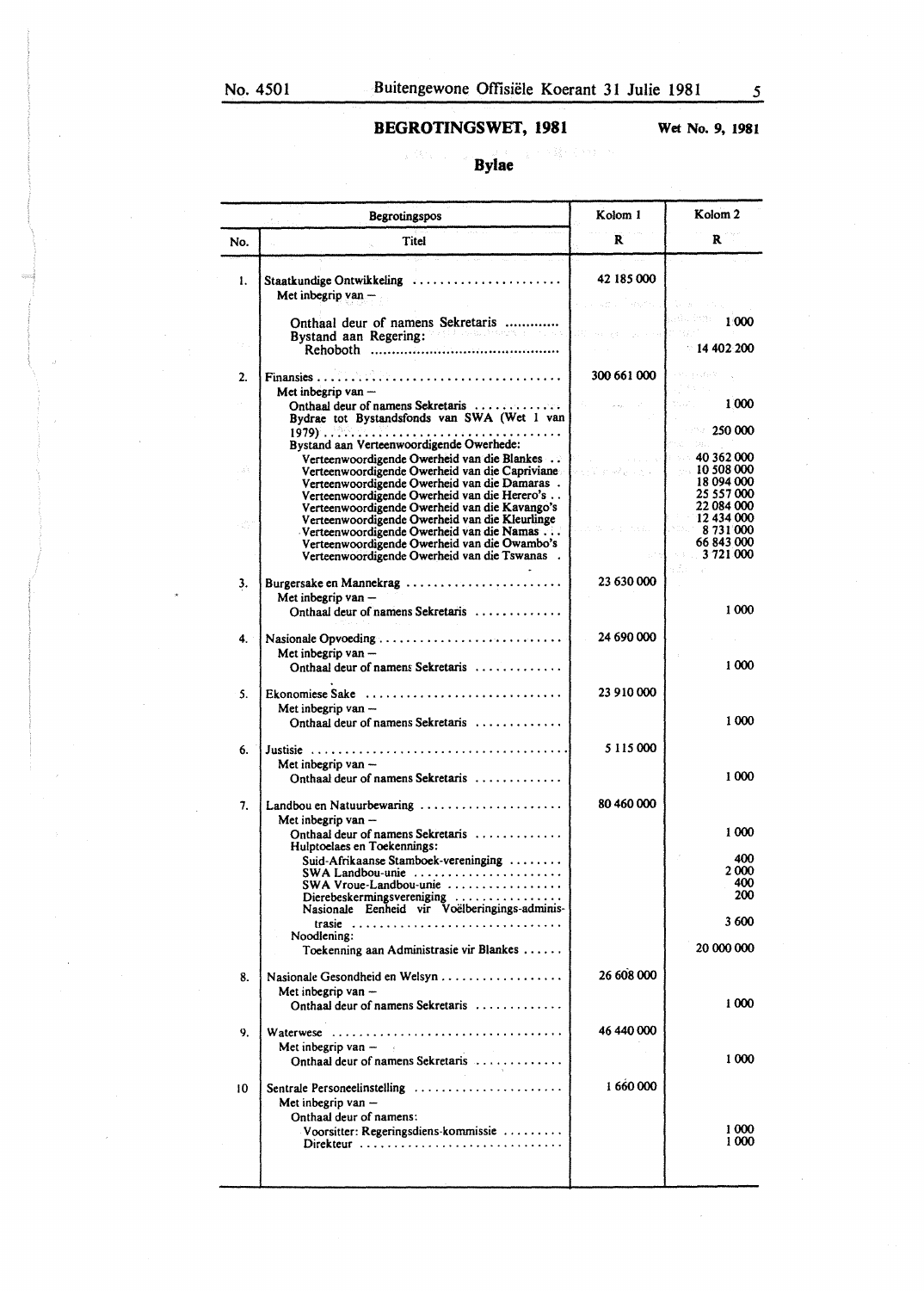# **APPROPRIATION ACT, 1981**

|                                                                                                  | Vote                                                                                                                                                                                                                                                                                                                                                                                                                                                                                                                         | Column 1                                                                                                                                                                                  | Column <sub>2</sub>                                                |
|--------------------------------------------------------------------------------------------------|------------------------------------------------------------------------------------------------------------------------------------------------------------------------------------------------------------------------------------------------------------------------------------------------------------------------------------------------------------------------------------------------------------------------------------------------------------------------------------------------------------------------------|-------------------------------------------------------------------------------------------------------------------------------------------------------------------------------------------|--------------------------------------------------------------------|
| No.                                                                                              | Title                                                                                                                                                                                                                                                                                                                                                                                                                                                                                                                        | R                                                                                                                                                                                         | R                                                                  |
| 11.<br>an d<br>a nati<br>12.<br>$\mathcal{S}_1$<br>13.<br>$\mathbb{R}^n$ . $\mathbb{R}^n$<br>14. | AAC College<br>Posts and Telecommunications<br>Including-<br>Entertainment by or on behalf of Postmaster-Gene-<br>Including $-$<br>Entertainment by or on behalf of Secretary $\dots \dots$<br>a sa salah sahiji désa di kacamatan<br>Including -<br>31151-1111<br>the control of the control<br>Entertainment by or on behalf of General Officer.<br>commanding SWA Territorial Force<br>Police $\ldots \ldots \ldots \ldots \ldots \ldots \ldots \ldots$<br>Including $-$<br>Entertainment by or on behalf of Commissioner | <b>Harry Brook</b> Co.<br>32 190 000<br>つぶち しつしゅふりこう<br>ditatu Aligas, tu<br>95 620 000<br>$\mathcal{L}_{\text{max}}$<br>S. Sandwich<br>59 710 000<br><b>Barriers while</b><br>44 950 000 | 10 mad Kr<br>man kilosofi<br>y ta<br>1000<br>1000<br>1500<br>1 000 |
| 15.                                                                                              | Auditor-General<br>$Including -$<br>Entertainment by or on behalf of Auditor-General<br><b>TOTAL</b>                                                                                                                                                                                                                                                                                                                                                                                                                         | 580 000<br>808 409 000                                                                                                                                                                    | 1 000                                                              |

 $\sim$   $\sim$   $\sim$ 

 $\sim 10^{-1}$ والكروي ويترد

in Avilian and on Wallacett  $\sim 10^{11}$  $\alpha = 1/2$  ,  $\alpha$ The company of the BB company

 $\beta$  ,  $\beta_{\rm{ex}}$   $\eta_{\rm{ex}}$  ,  $\mathcal{A}$  , we consider

 $\sim 5\,\mu_{\rm{Jup}}$  and  $\gamma_{\rm{Jup}}$  ,  $\gamma_{\rm{Jup}}$ 

 $\label{eq:1} \hat{f} = \hat{f} + \frac{1}{2} \left( \hat{f} + \hat{f} + \hat{f} \right)^{-1}$ 

in 1  $\label{eq:3.1} \left\langle \left( \mathbf{r}_{k,0} + \mathbf{r}_{k,1} \right), \mathbf{r}_{k} \right\rangle \leq \left\langle \left( \mathbf{r}_{k,0} \right) \right\rangle$ 

 $\mathcal{G}^{\mathcal{N}}_{\mathcal{F}^{\mathcal{N}}_{\mathcal{G}^{\mathcal{N}}_{\mathcal{G}}}}$ 

 $\sim$ L.